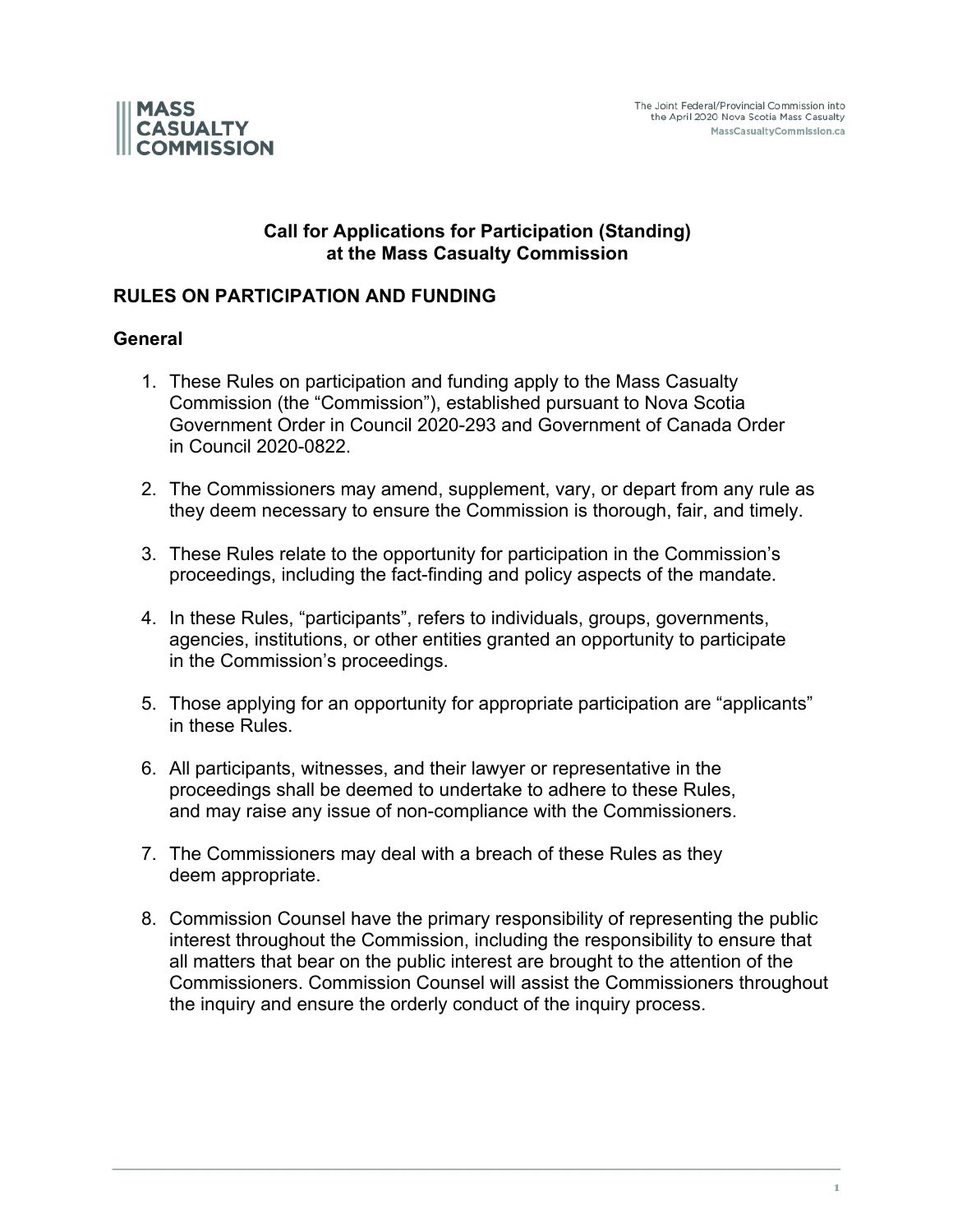# **Participation**

- 9. Any individual or group who wishes to be a participant must download the PDF application form (https://masscasualtycommission.ca/files/documents/ participation/participation-and-funding-form.pdf) and send the completed form via email to participation@masscasualtycommission.ca no later than April 12, 2021. Should you require support completing your form, or if you would like to receive a hard copy form, please contact Maureen Wheller, Community Liaison Director for assistance: Maureen.Wheller@masscasualtycommission.ca or 902-626-8673. Please visit the Mass Casualty Commission website for additional information on the Applications for Participation: https://masscasualtycommission.ca/participation/.
- 10.Applications in writing for the opportunity to participate must include the following information:
	- (a) The applicant's name, address, telephone number, email address;
	- (b) The name of the lawyer or representative, if any, representing the applicant together with their address, telephone number, and email address;
	- (c) An explanation of the applicant's substantial and direct interest in the subject matter of the Commission having specific regard to the mandate of the Commission.
- 11.Participation in various aspects of the Commission's work will be granted at the discretion of the Commissioners in accordance with the mandate.
- 12.The Commissioners will make decisions about participation in the Commission's proceedings based on the completed application form and supporting documentation. Should oral submissions be required, the Commissioners will determine an appropriate time and format.
- 13.The Commissioners may determine those aspects of the Commission's work in which a person granted an opportunity for appropriate participation may engage and the form of their participation.
- 14.The Commissioners may direct that a number of applicants share participation with those with whom they have a common interest.
- 15.Those granted an opportunity for participation will be designated as "participants" before the Commission.
- 16.Further information with respect to participation may be available on the Commission's website: https://masscasualtycommission.ca/.